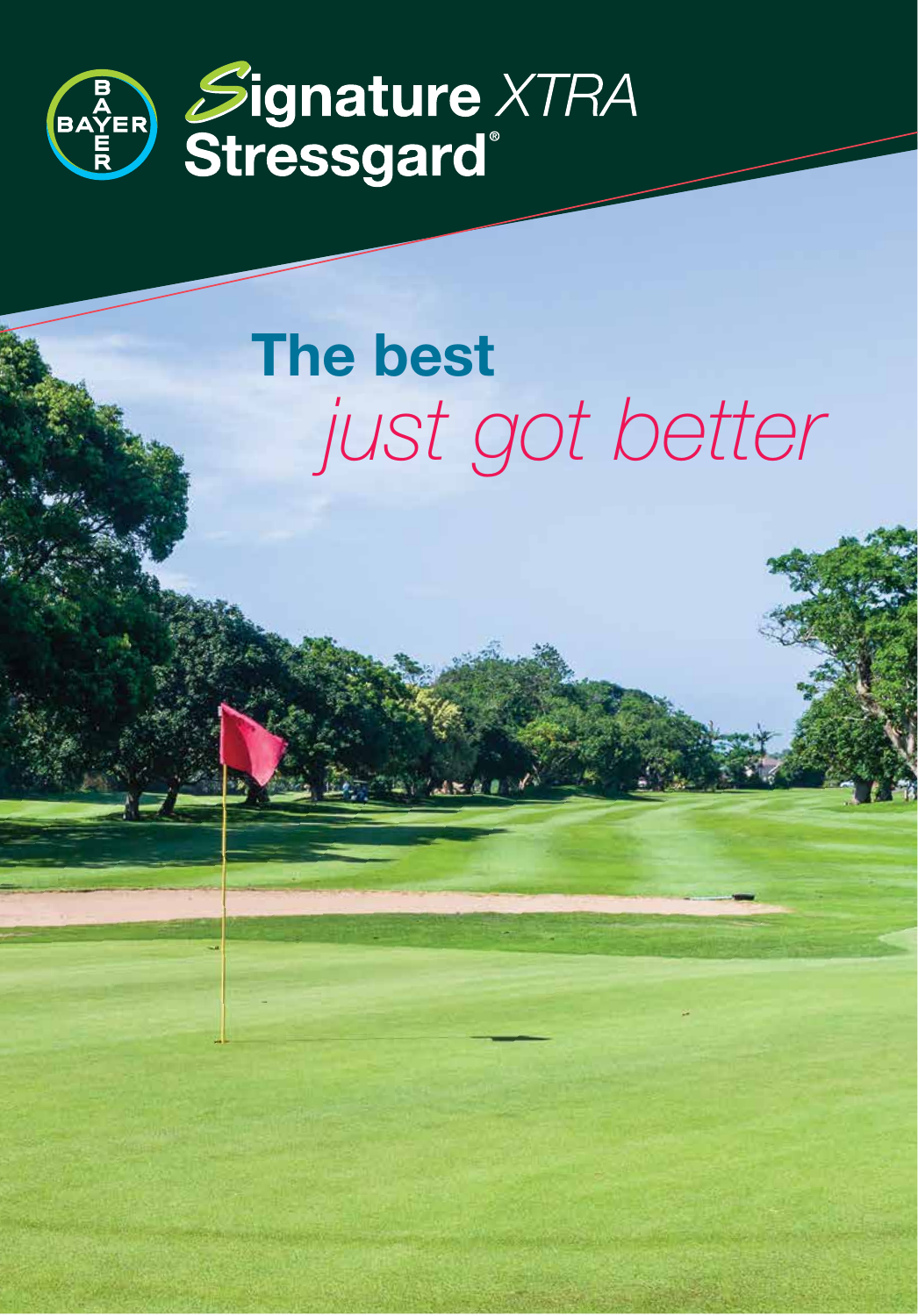# **The best**  *just got better*

#### **Standard Program Signature Xtra Stressgard Program**



NDVI\* imagery, taken 25th March, comparing the turf on the 17th green treated with a Signature Xtra Stressgard program versus the 2nd green with a standard program. The results show turf in the Signature Xtra Stressgard treated green is healthier and more consistent.

\*NDVI = normalised difference vegetation index.

**We've only got 4 people on staff so using something like Signature Xtra with Stressgard formulation I could really see it help and I could take people off hoses and use them around the course.** 

**With the treated greens, the roots are down to around the 13 cm mark which obviously gives them more of a chance to hold on during those stressful times which is great to see.**

**Been able to stick to my program and use that consistently has been really good. It's been really good peace of mind being able to come in each day and find it just the way you left it the day before and being able to carry on with your usual work, it's been really good."** 

**Keenan Hobbs, Superintendent, Shoalhaven Heads Golf Club**

### // *Couchgrass, North Queensland*







**Standard Program**



**Signature Xtra Stressgard Program**

**We've had over 2 metres of rain over the wet season. December and January alone we had over 1.8 metres over the Christmas, New Year period. Our front 9 greens normally give us the most disease pressure, all on one side of the course where we normally get the disease. The 9 treated greens came up well, we had a lot of rain and then some days were over 40 degrees as well ... so for them to come through that alright was very impressive. We normally get a lot of Pythium in these greens, so not to get any major Pythium outbreaks throughout the entire wet season, and it's been a really bad wet season this year, has meant a great deal to the club."** 

**Grant Cockerell Superintendent, Half Moon Bay Golf Course**

# WWWWW Science for a **better life**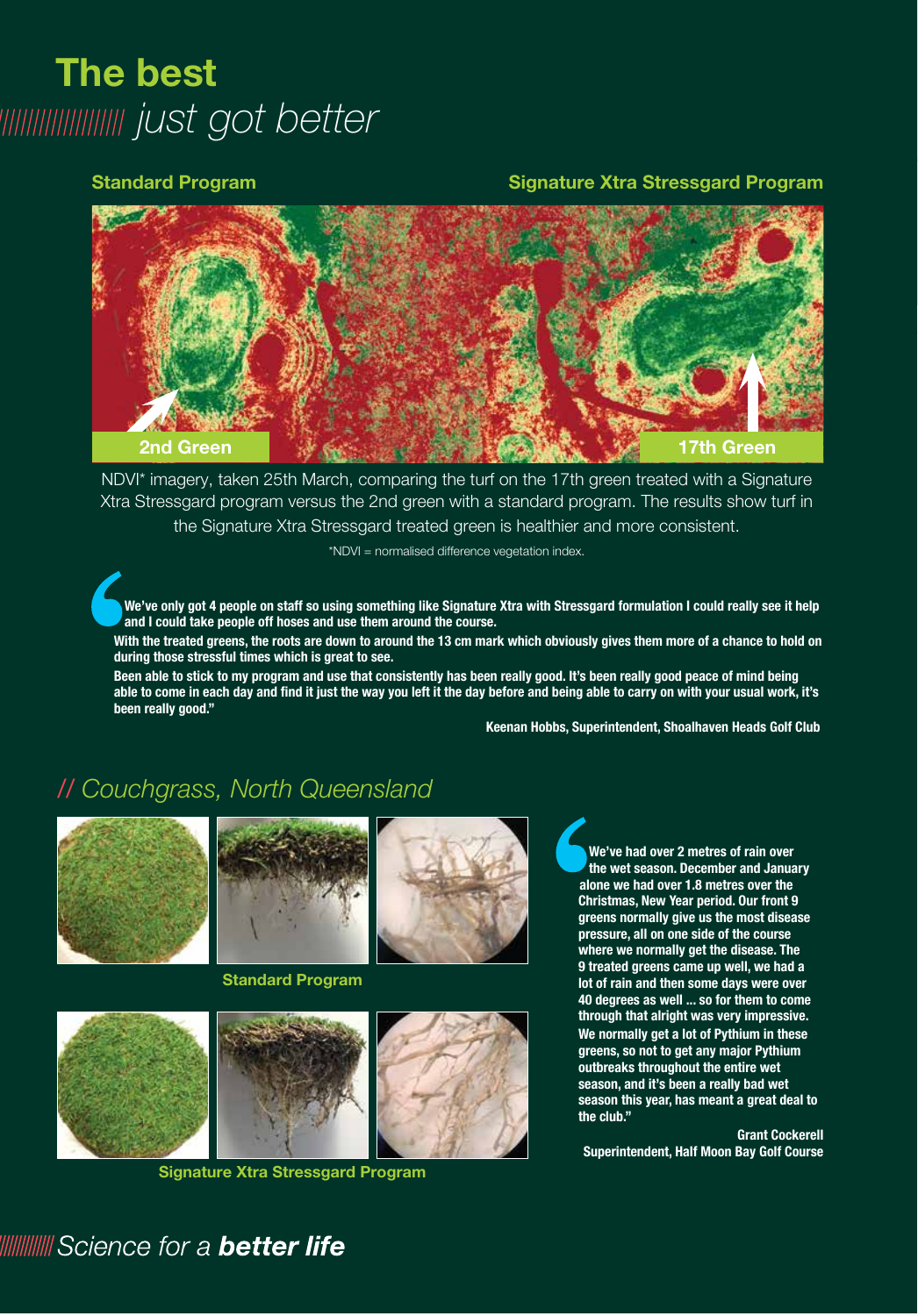# **The best**  *just got better*

*Signature Xtra Stressgard is a true systemic fungicide that controls tough turf diseases – pythium and anthracnose, as well as enhancing turf health and minimising turf stress from abiotic and biotic sources.*

*A new and improved formulation of fosetyl-aluminium, optimised with new proprietary components to provide excellent preventative control of turf disease and turf health improvement even under the most severe environmental conditions.*





**With Poa greens your stress level throughout Spring/Summer is huge! Our greens have a shallow root system, high organic matter underneath. This makes it quite a challenge in Spring/Summer not to lose grass, and if you do lose grass, the recovery is not there.**

**We sprayed the back 9 greens with Signature Xtra Stressgard, we've had no disease pressure for the entire Spring/Summer season which is great. Being Poa greens we get high disease pressures, and the Signature Xtra Stressgard has really helped us get through the season quite well. We also found other benefits as these greens didn't suffer from wilt as much as the front 9."**

#### **Chris Allen, Superintendent, Keysborough Golf Club**

### *geography, turf type and climatic conditions.* // *A two-pronged approach to reducing turf abiotic stress*

*From outside – UV protection From inside-up – regulation of the plant's natural defenses*

#### **End Result –**

- **Prevents oxidative damage to membranes**
- **Protection and retention of cell turgor**
- **Retention of chlorophyll**
- **Increase in net photosynthesis**

## **IIIIIIIIII Science for a <b>better life**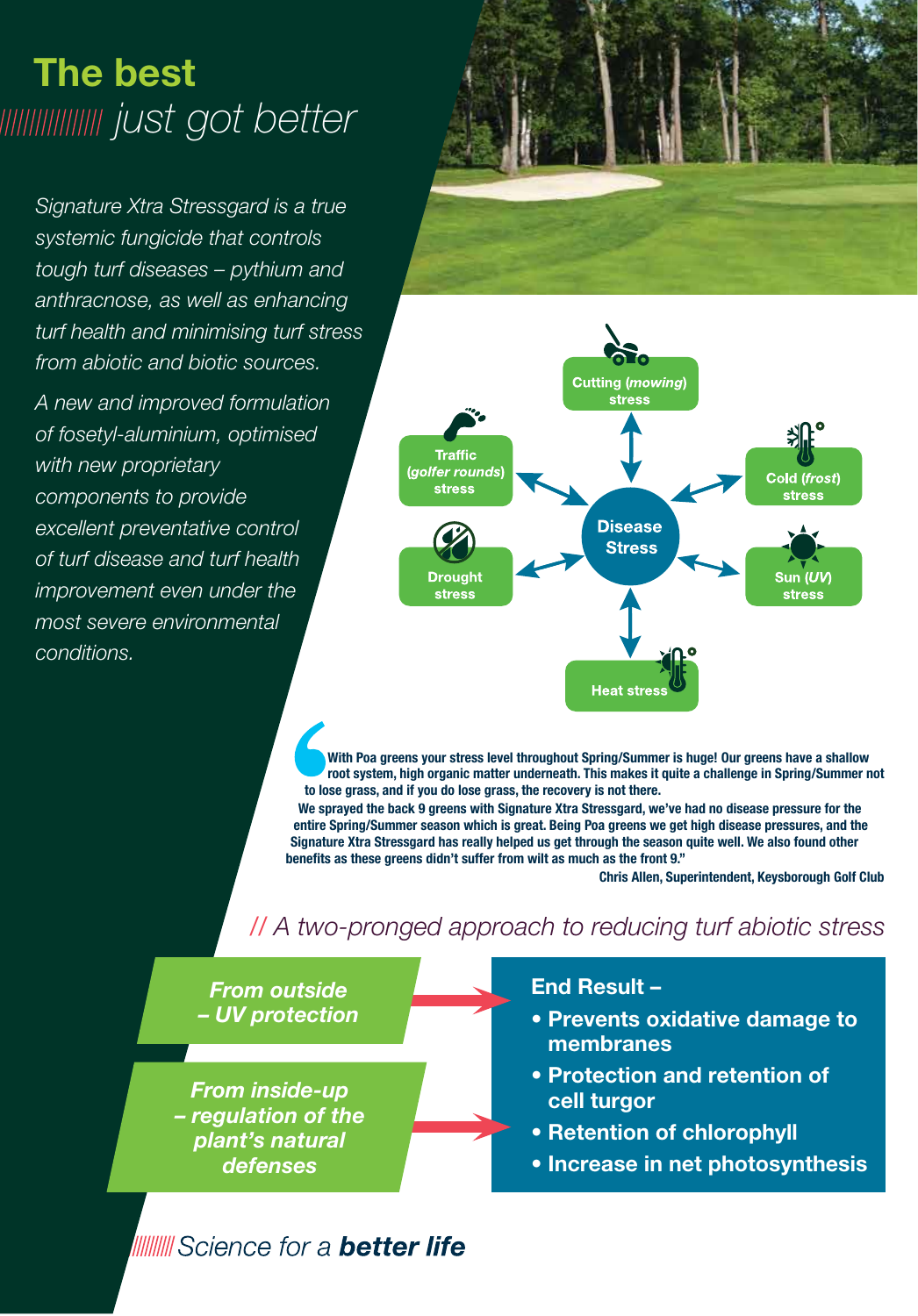

| <b>Features</b>                                                                                                                                                                                                                   | <b>Benefits</b>                                                                                                                                                                                                                                                                                               |
|-----------------------------------------------------------------------------------------------------------------------------------------------------------------------------------------------------------------------------------|---------------------------------------------------------------------------------------------------------------------------------------------------------------------------------------------------------------------------------------------------------------------------------------------------------------|
| // Improved preventative control of pythium and<br>anthracnose<br>- Pythium root rot and pythium blight<br>- New formulation now controls anthracnose<br>- No documented reports of resistance development                        | // Healthy, uniform turf that is free from disease<br>- Turf is protected above and below ground from two of<br>the most damaging diseases to highly maintained turf<br>- Trusted disease control with no known resistance after<br>30 years of use                                                           |
| // Enhanced Stressgard Formulation Technology for proven<br>plant health effects<br>- Alleviates both abiotic and biotic stresses, proven in<br>independent university trials<br>- Optimised formulation reduces oxidative stress | Improved turf health during periods of stress<br>$\prime\prime$<br>- Healthier roots, leading to better water and nutrient<br>utilisation<br>- Wilt protection<br>- Mitigation and recovery from wear stress and<br>mechanical damage (eg. aeration, scalping)<br>- Improved turf colour, quality and density |
| // Flexible rate and spray interval structure                                                                                                                                                                                     | // Greater application flexibility<br>- Tailor a program to location and season specific<br>conditions, optimising resources                                                                                                                                                                                  |
| // Enhanced dispersable granule formulation with minimal<br>dust in an HDPE bottle                                                                                                                                                | // Easier to use<br>- Easier to pour, mix and apply, with improved<br>compatibility. Improved storage                                                                                                                                                                                                         |
| // Upwards and downwards systemic mobility in the plant                                                                                                                                                                           | Flexible product placement<br>$\prime\prime$<br>- Able to target protection of root diseases without the<br>need for follow up irrigation<br>- Easy to schedule into foliar application program                                                                                                               |

*Signature Xtra Stressgard has a range of application rates and interval ranges to give turf managers greater application flexibility and the ability to tailor an application program to disease pressures as influenced by geography, turf type and climatic conditions.* // *A two-pronged approach to reducing turf abiotic stress*

| <b>CROP</b>                                                                   | <b>DISEASE</b>                                                            | <b>DISEASE</b><br><b>PRESSURE</b> | <b>SPRAY</b><br><b>INTERVAL</b> | <b>RATE</b> | <b>CRITICAL COMMENTS</b>                                                                                                                                                                                                                                                                                                            |  |
|-------------------------------------------------------------------------------|---------------------------------------------------------------------------|-----------------------------------|---------------------------------|-------------|-------------------------------------------------------------------------------------------------------------------------------------------------------------------------------------------------------------------------------------------------------------------------------------------------------------------------------------|--|
| Turf                                                                          | Pythium<br>(Pythium spp.)<br>Anthracnose<br>(Colletotrichium graminicola) | Low                               | 14 days                         | 5.5 kg/ha   | Select application rate and<br>corresponding spray interval<br>according to disease pressure and<br>spraying schedule.<br>Refer to Disease Pressure under<br>General Instructions.<br>Begin application when conditions<br>first favour disease development and<br>repeat application until conditions no<br>longer favour disease. |  |
|                                                                               |                                                                           |                                   | 21 days                         | 11.0 kg/ha  |                                                                                                                                                                                                                                                                                                                                     |  |
|                                                                               |                                                                           | Moderate to<br>high               | 7 days                          | 5.5 $kg/ha$ |                                                                                                                                                                                                                                                                                                                                     |  |
|                                                                               |                                                                           |                                   | 14 days                         | 11.0 kg/ha  |                                                                                                                                                                                                                                                                                                                                     |  |
|                                                                               |                                                                           |                                   | 21 days                         | 16.5 kg/ha  |                                                                                                                                                                                                                                                                                                                                     |  |
|                                                                               |                                                                           | Severe                            | 7 days                          | 11.0 kg/ha  |                                                                                                                                                                                                                                                                                                                                     |  |
|                                                                               |                                                                           |                                   | 14 days                         | 16.5 kg/ha  |                                                                                                                                                                                                                                                                                                                                     |  |
|                                                                               |                                                                           |                                   |                                 |             | Apply 400 - 800 L water/ha.                                                                                                                                                                                                                                                                                                         |  |
| Pack size: 2.75kg HDPE bottle<br>Active ingredient: 600g/kg FOSETYL-ALUMINIUM |                                                                           |                                   |                                 |             |                                                                                                                                                                                                                                                                                                                                     |  |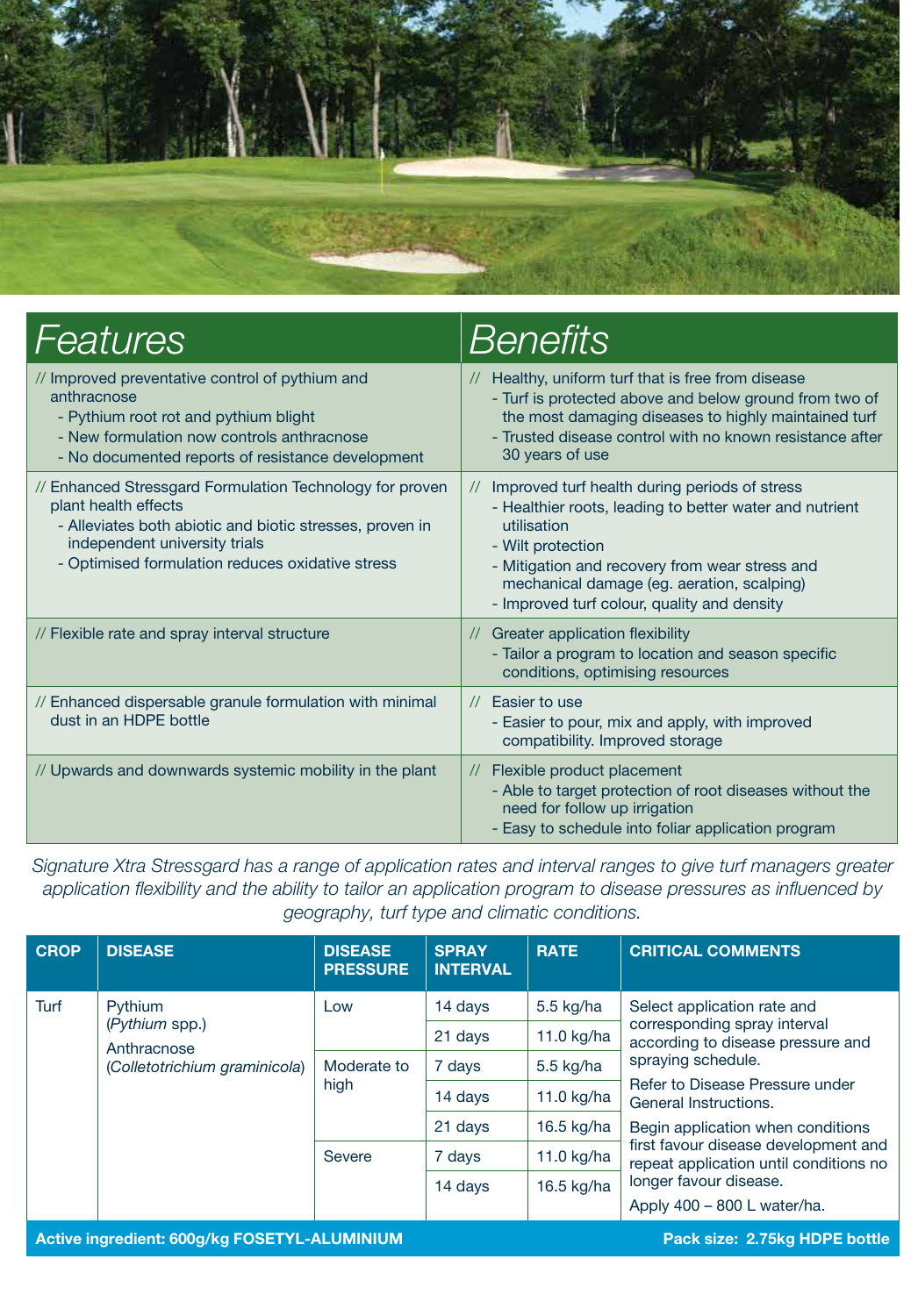**Our front 9 greens suffer from shade issues and air movement issues. We sprayed them with Signature Xtra Stressgard. The way these greens performed compared to a fairly comprehensive program for our back 9 greens with just circulating one product, is a real positive. It was interesting to see the different label rates and the way the program was actually written by Bayer. It seemed to work well for us in the times of high disease pressure to up the rate and keep the frequency the same.**

50 **Signature and it mixed well with other products which is good." What was good was that it came in a bottle so measuring wise it was better so whenever you had any left over, not being in bags, you could put the lid back on. The way that it mixes is similar to the existing Gareth Hammond, Terrey Hills Golf and Country Club**







**2017 FIELD TRIALS** 31/01 07/02 14/02 21/02 28/02 07/03 14/03 21/03

 $\overline{3}$ 1/01 07/02 14/02 14/02 21/02 21/03 14/02 21/03 14/03 21/03 14/03 21/03 14/03 21/03 14/03 14/03 14/03 14/03 14/03 14/03 14/03 14/03 14/03 14/03 14/03 14/03 14/03 14/03 14/03 14/03 14/03 14/03 14/03 14/03 14/03 14/0